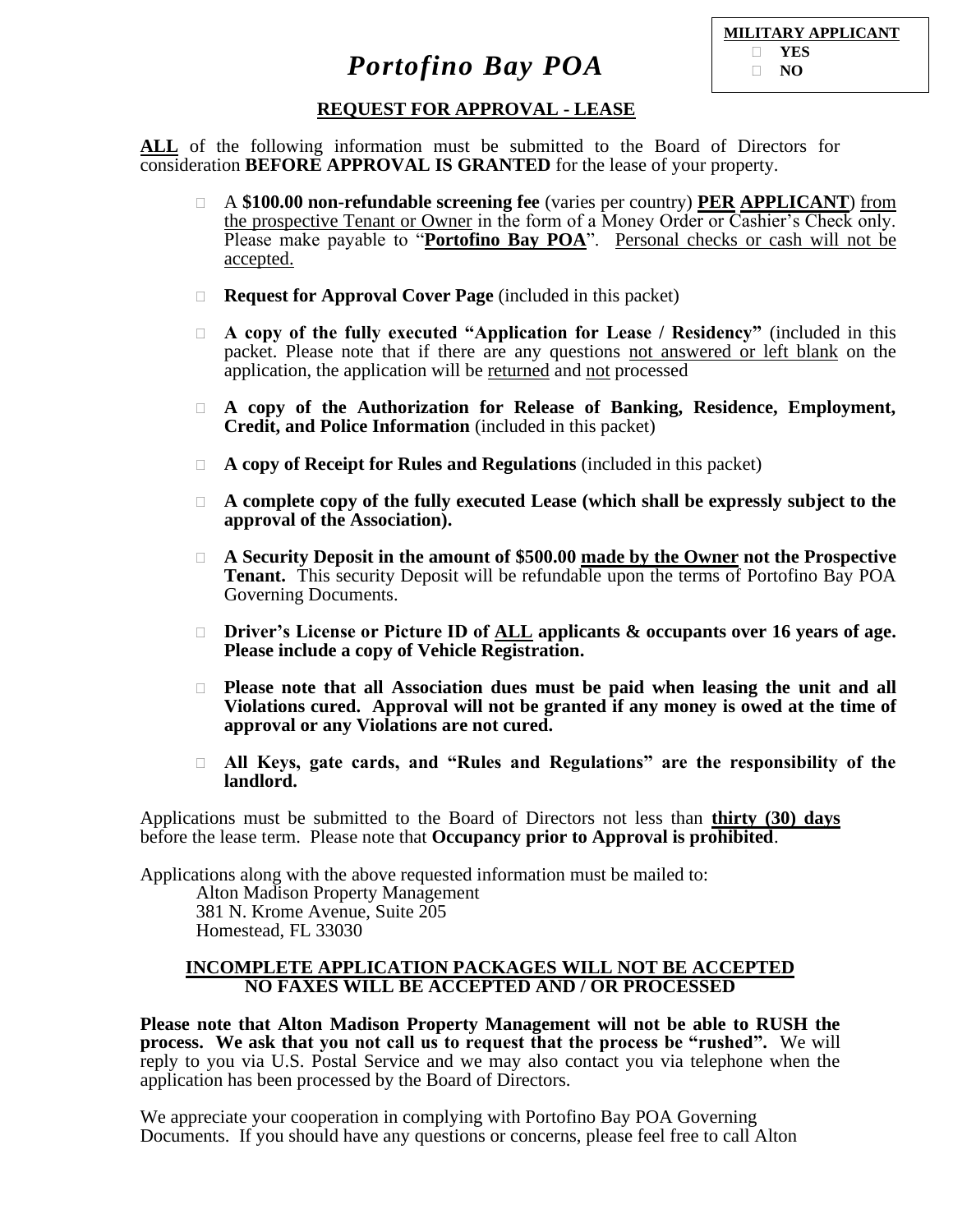Madison Property Management at 305-247-3339 or you may email your questions or concerns to portofinobay@altonmadison.com.

## **REQUEST FOR APPROVAL OF LEASE COVER PAGE**

The following information should be filled out by the Property Owner. Please complete all parts of this page. Please mark "N/A" for all parts that are Non-Applicable.

### **Property Owner's Information**

|                                              | <u> 1989 - Johann Stoff, amerikansk politiker (* 1908)</u> |
|----------------------------------------------|------------------------------------------------------------|
|                                              |                                                            |
| <b>Realtor's Information (if applicable)</b> |                                                            |
|                                              |                                                            |
|                                              |                                                            |
|                                              |                                                            |
| <b>Prospective Tenant's Information</b>      |                                                            |
|                                              |                                                            |
|                                              |                                                            |
|                                              |                                                            |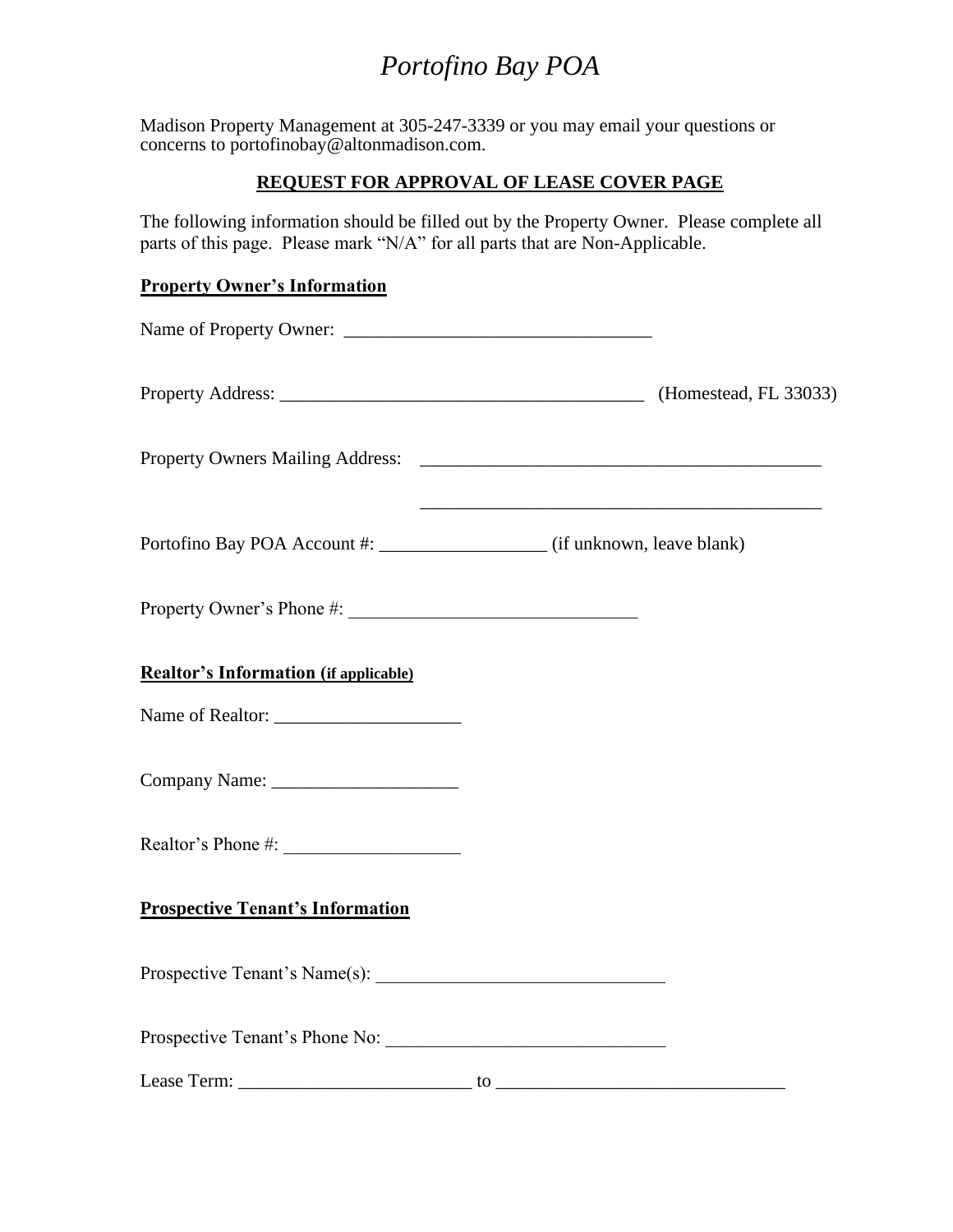## **APPLICATION FOR LEASE / RESIDENCY**

| Applicant:                    |         |                                                                   |                    |                                                             |          |                    |                        |
|-------------------------------|---------|-------------------------------------------------------------------|--------------------|-------------------------------------------------------------|----------|--------------------|------------------------|
|                               |         | (Last)                                                            |                    | (First)                                                     |          | (Middle)           |                        |
|                               |         |                                                                   |                    |                                                             |          |                    |                        |
| Personal<br>Description:      |         |                                                                   |                    |                                                             |          |                    |                        |
|                               |         | Ht.                                                               | Wt.                | Hair Color Driver's License #                               |          |                    | State                  |
|                               |         |                                                                   |                    | <b>Present Address</b> (NOT the address you are moving to): |          |                    |                        |
|                               |         |                                                                   |                    |                                                             | (Street) |                    | (Apt)                  |
| (City)                        |         | (State)                                                           | (Zip Code)         | (Home telephone)                                            | □<br>Own | □<br>Rent          | (Since)                |
|                               |         |                                                                   |                    |                                                             |          |                    |                        |
|                               |         |                                                                   | (Name)             |                                                             |          | (Address)          |                        |
|                               |         |                                                                   |                    |                                                             |          |                    |                        |
| (City)                        |         | (State)                                                           | (Zip Code)         | (Telephone)                                                 | П<br>Own | □<br>Rent          | (Since)                |
|                               |         |                                                                   |                    | Previous Address <b>Exercísion</b>                          |          |                    |                        |
|                               |         |                                                                   | (Street)           |                                                             |          |                    | (Apt)                  |
|                               | (City)  | (State)                                                           | (Zip Code)         | (Telephone)                                                 | □<br>Own | □<br>Rent          | (Since)                |
|                               |         | Landlord/Mortgage Co.: ____                                       |                    |                                                             |          |                    |                        |
|                               |         |                                                                   | (Name)             |                                                             |          | (Address)          |                        |
|                               |         |                                                                   |                    |                                                             | ப        | Ш                  |                        |
| (City)                        |         | (State)                                                           | (Zip Code)         | (Telephone)                                                 | Own      | Rent               | (Since)                |
| <b>Total Number of people</b> |         |                                                                   |                    |                                                             |          |                    |                        |
| to occupy premises: $\_\_$    |         |                                                                   |                    |                                                             |          |                    |                        |
|                               |         |                                                                   |                    |                                                             |          |                    |                        |
|                               |         | Have you ever been evicted?<br>from any leased premises? Yes / No |                    | Rent Amount: _________________                              |          |                    |                        |
|                               |         |                                                                   |                    |                                                             |          |                    |                        |
|                               |         |                                                                   |                    |                                                             |          |                    |                        |
|                               |         |                                                                   |                    |                                                             |          |                    |                        |
| Vehicle 1:                    | Year    | Make                                                              | Model              | Color                                                       |          |                    | Tag Number: __________ |
| Vehicle 2:                    |         |                                                                   |                    |                                                             |          |                    | Tag Number:            |
|                               | Year    | Make                                                              | Model              | Color                                                       |          |                    |                        |
| Present Employer:             |         |                                                                   |                    |                                                             |          |                    |                        |
|                               |         | (Name)                                                            |                    |                                                             |          | (Business Address) |                        |
|                               |         |                                                                   |                    |                                                             |          |                    |                        |
| (City)                        | (State) | (Zip Code)                                                        | (Telephone)        | (Supervisor)                                                |          | (Monthly Income)   | (Since)                |
| Previous Employer:            |         |                                                                   |                    |                                                             |          |                    |                        |
| (Name)                        |         |                                                                   | (Business Address) |                                                             |          |                    |                        |
|                               |         |                                                                   |                    |                                                             |          |                    |                        |
| (City)                        | (State) | (Zip Code)                                                        | (Telephone)        | (Supervisor)                                                |          | (Monthly Income)   | (Since)                |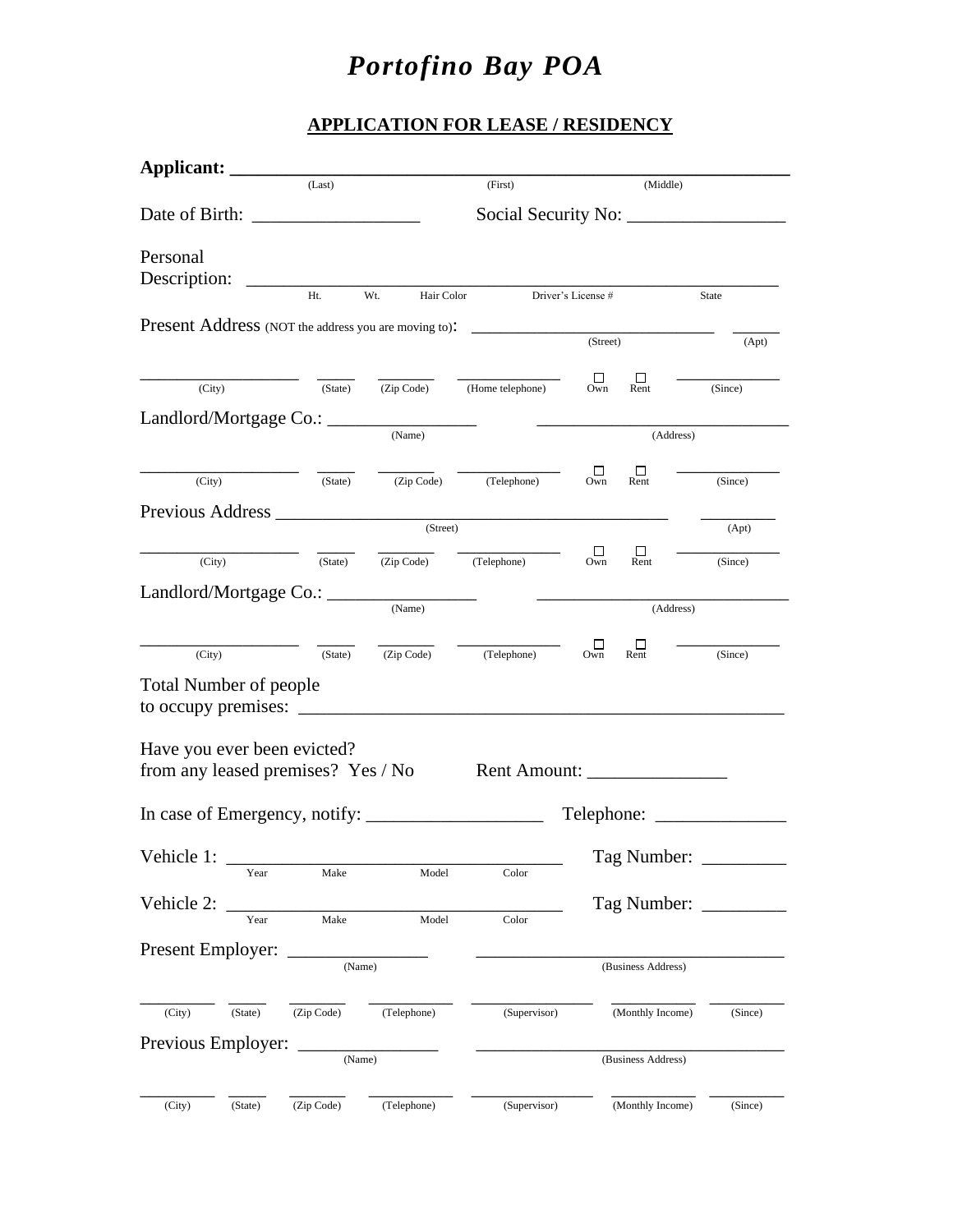|                                                          |                           | (Last)            | (First)                                                                                                                                                                                                                                                                                                                                                                                                                                                                                                                                                                                                                                                                                                                                                                                                                                                                    |                                      | (Middle)            |
|----------------------------------------------------------|---------------------------|-------------------|----------------------------------------------------------------------------------------------------------------------------------------------------------------------------------------------------------------------------------------------------------------------------------------------------------------------------------------------------------------------------------------------------------------------------------------------------------------------------------------------------------------------------------------------------------------------------------------------------------------------------------------------------------------------------------------------------------------------------------------------------------------------------------------------------------------------------------------------------------------------------|--------------------------------------|---------------------|
| Date of Birth:                                           |                           |                   |                                                                                                                                                                                                                                                                                                                                                                                                                                                                                                                                                                                                                                                                                                                                                                                                                                                                            |                                      |                     |
| Co-Applicant's<br>Description:                           |                           |                   |                                                                                                                                                                                                                                                                                                                                                                                                                                                                                                                                                                                                                                                                                                                                                                                                                                                                            |                                      |                     |
|                                                          | Ht.                       | Wt.<br>Hair Color | Driver's License #                                                                                                                                                                                                                                                                                                                                                                                                                                                                                                                                                                                                                                                                                                                                                                                                                                                         | <b>State</b>                         |                     |
|                                                          |                           |                   |                                                                                                                                                                                                                                                                                                                                                                                                                                                                                                                                                                                                                                                                                                                                                                                                                                                                            |                                      |                     |
| Co-Applicant's Present Employer:                         |                           |                   |                                                                                                                                                                                                                                                                                                                                                                                                                                                                                                                                                                                                                                                                                                                                                                                                                                                                            |                                      |                     |
|                                                          |                           | (Name)            |                                                                                                                                                                                                                                                                                                                                                                                                                                                                                                                                                                                                                                                                                                                                                                                                                                                                            | (Business Address)                   |                     |
| (City)<br>(State)                                        | (Zip Code)                | (Telephone)       | (Supervisor)                                                                                                                                                                                                                                                                                                                                                                                                                                                                                                                                                                                                                                                                                                                                                                                                                                                               | (Monthly Income)                     | (Since)             |
| Co-Applicant's Previous Employer:                        |                           |                   | (Name)                                                                                                                                                                                                                                                                                                                                                                                                                                                                                                                                                                                                                                                                                                                                                                                                                                                                     | (Business Address)                   |                     |
|                                                          |                           |                   |                                                                                                                                                                                                                                                                                                                                                                                                                                                                                                                                                                                                                                                                                                                                                                                                                                                                            |                                      |                     |
| (City)<br>(State)                                        | (Zip Code)                | (Telephone)       | (Supervisor)                                                                                                                                                                                                                                                                                                                                                                                                                                                                                                                                                                                                                                                                                                                                                                                                                                                               | (Monthly Income)                     | (Since)             |
| Children:                                                |                           |                   | Pets:                                                                                                                                                                                                                                                                                                                                                                                                                                                                                                                                                                                                                                                                                                                                                                                                                                                                      |                                      |                     |
| <b>Bank</b><br>Reference:                                | (How many and their ages) |                   |                                                                                                                                                                                                                                                                                                                                                                                                                                                                                                                                                                                                                                                                                                                                                                                                                                                                            | (Description and approximate weight) |                     |
|                                                          | (Name)                    |                   | (Acct. # - Last 4 Numbers)                                                                                                                                                                                                                                                                                                                                                                                                                                                                                                                                                                                                                                                                                                                                                                                                                                                 |                                      | (Phone #)           |
|                                                          | (Location)                |                   | (City)                                                                                                                                                                                                                                                                                                                                                                                                                                                                                                                                                                                                                                                                                                                                                                                                                                                                     | (State)                              |                     |
| Credit Card<br>Reference:                                |                           |                   |                                                                                                                                                                                                                                                                                                                                                                                                                                                                                                                                                                                                                                                                                                                                                                                                                                                                            |                                      |                     |
|                                                          | (Name)                    |                   | (Acct. # - Last 4 Numbers)                                                                                                                                                                                                                                                                                                                                                                                                                                                                                                                                                                                                                                                                                                                                                                                                                                                 | $(Phone \#)$                         |                     |
|                                                          |                           | (Location)        | (City)                                                                                                                                                                                                                                                                                                                                                                                                                                                                                                                                                                                                                                                                                                                                                                                                                                                                     | (State)                              |                     |
| Have you ever been arrested for a misdemeanor or felony? |                           |                   | <b>Applicant</b>                                                                                                                                                                                                                                                                                                                                                                                                                                                                                                                                                                                                                                                                                                                                                                                                                                                           | <b>Co-Applicant</b>                  |                     |
| Explain:                                                 |                           |                   |                                                                                                                                                                                                                                                                                                                                                                                                                                                                                                                                                                                                                                                                                                                                                                                                                                                                            | N <sub>0</sub><br>Yes                | Yes [<br>7 No       |
|                                                          |                           |                   | Have you ever been convicted for a misdemeanor or felony?                                                                                                                                                                                                                                                                                                                                                                                                                                                                                                                                                                                                                                                                                                                                                                                                                  | <b>Applicant</b>                     | <b>Co-Applicant</b> |
| Explain:                                                 |                           |                   |                                                                                                                                                                                                                                                                                                                                                                                                                                                                                                                                                                                                                                                                                                                                                                                                                                                                            | $\Box$ Yes $\Box$ No                 | ⊃ Yes □ No          |
|                                                          |                           |                   | CORRECTION INFORMATION – Applicant represents that all of the above statements are true and complete, and hereby, authorizes<br>verification of the above information, references and credit records in addition to the foregoing, applicant(s) has paid to Portofino Bay POA<br>the sum of \$100.00 as a non refundable fee for Association's costs and right of occupancy and or forfeiture of deposits and may constitute a<br>criminal offense under the laws of this State. Furthermore, I understand that an investigative consumer report including information about<br>my character, general reputation, personal characteristics, mode of living, and all public record information including criminal records may<br>be made. I understand that a written request for the nature and scope of the investigation if made within a reasonable period may be made. |                                      |                     |

with loss of all deposits. I authorize verification of this information by the Landlord or his agent EQUAL CREDIT OPPORTUNITY ACT - The Federal ECOA prohibits from discriminating against credit applicants based on sex or marital status. The Federal Agency which administers compliance with this law concerning this apartment community is Federal Trade Commission. 1718 Peachtree St. N.W. Room 10000, Atlanta, Georgia 30308

I understand that misrepresentation of the above information will void my lease/rental agreement and be grounds for immediate eviction

| I HAVE READ AND AGREED TO THE PROVISIONS AS STATED. |      |                          |      |
|-----------------------------------------------------|------|--------------------------|------|
| Applicant's Signature                               | Date | Co-Applicant's Signature | Date |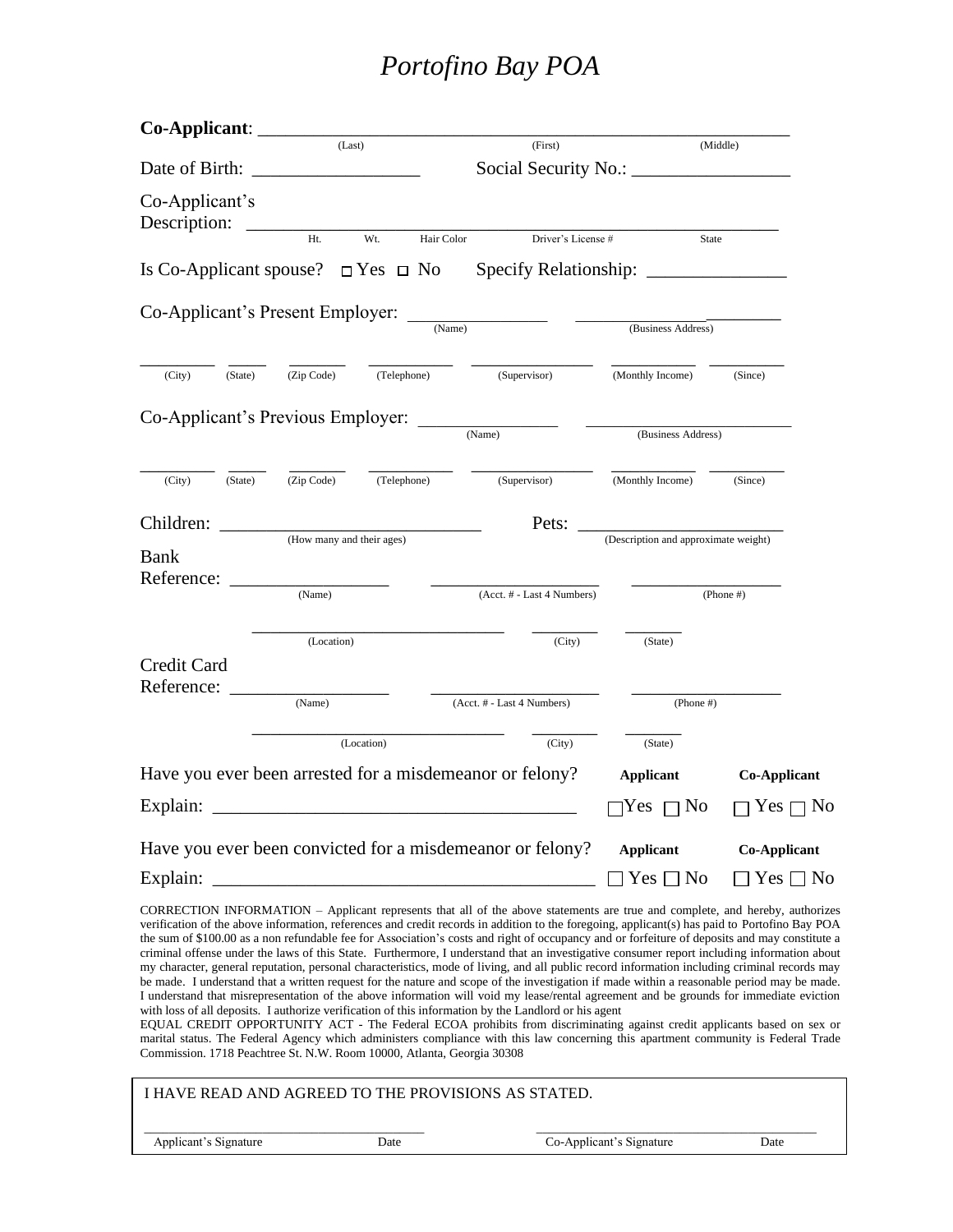### **AUTHORIZATION FOR RELEASE OF BANKING, RESIDENCE, EMPLOYMENT, CREDIT AND POLICE INFORMATION**

 $I(we)$ 

Hereby authorize the release of information to the Credit Agency and their Attorneys or Representatives, and Global Background Analysis, Inc, as Agents, concerning my banking, credit, residence, employment or police records in reference to this application for housing at Portofino Bay POA Association.

I/we understand that the Board of Directors may cause to be instituted such an investigation of my background as the Board may deem necessary. Accordingly, I specifically authorize the Board of Directors of the Portofino Bay POA, or Global Background Analysis, Inc, as agents to make such investigation and agree that the information contained in the attached application may be used in such investigation.

Furthermore, I / we release to the Board of Directors and Officers of Portofino Bay POA, Alton Madison Property Management, Global Background Analysis, Inc, as Agent (to include: Employees, Officers, Directors, Brokers, Agents, and representatives of the foregoing) and all persons and firms providing or receiving information in this report, from any and all claims or liability which might arise from the release transmission, assembly, interpretation of information, denial or application or other adverse action.

\_\_\_\_\_\_\_\_\_\_\_\_\_\_\_\_\_\_\_\_\_\_\_\_\_\_\_\_\_\_ \_\_\_\_\_\_\_\_\_\_\_\_\_\_\_\_\_\_

\_\_\_\_\_\_\_\_\_\_\_\_\_\_\_\_\_\_\_\_\_\_\_\_\_\_\_\_\_\_ \_\_\_\_\_\_\_\_\_\_\_\_\_\_\_\_\_\_

Signature of Applicant Date

Signature of Co-Applicant Date